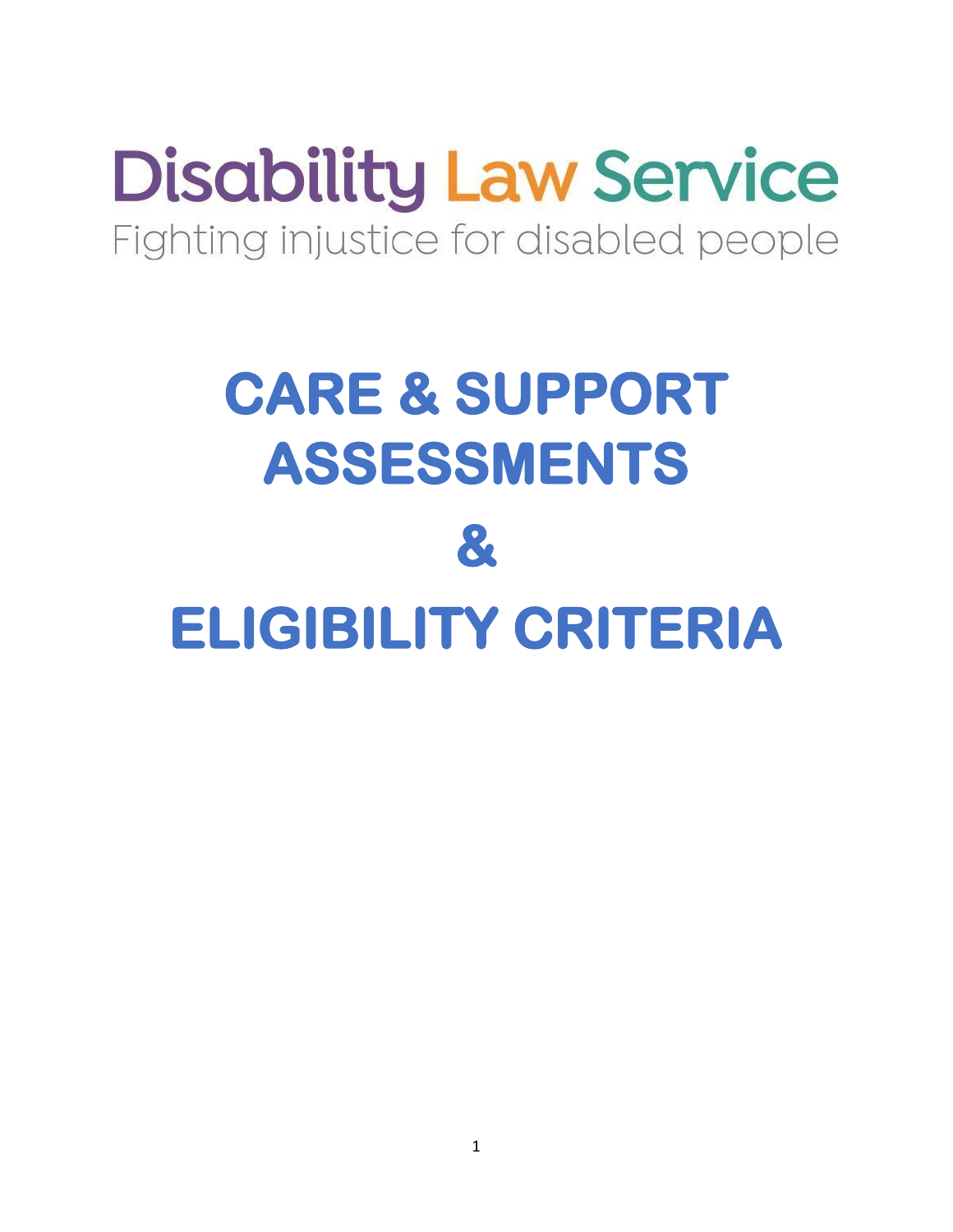#### **What is a care needs assessment?**

The purpose and aim of an assessment is to identify what needs the person may have and what outcomes they are looking to achieve, to maintain and improve their wellbeing.

### **When does the duty arise to assess?**

When the Local Authority becomes aware that the individual may be in need of care and/or support.

#### **Care & Support Statutory Guidance – paragraph 6.13: -**

*"Local Authorities must undertake an assessment for any adult with an appearance of need for care and support, regardless of whether or not the local authority thinks the individual has eligible needs"*

#### **Case Law – R (Patrick) v Newham LBC 2000**

The claimant had physical and mental health difficulties and was living on the streets after the Local Authority had determined that she was intentionally homeless. The Lawyers acting on her case wrote to the Local Authority enclosing a letter from her Doctor confirming her psychiatric problems and requested urgent accommodation.

In the judicial review proceedings, it was argued that this should have triggered a social care assessment of her needs under S9 Care Act 2014.

The duty arose the date the Lawyers wrote to the Local Authority describing the claimant's health conditions and requesting urgent accommodation.

# **What is the eligibility criteria?**

The eligibility criteria threshold for adults with care and support needs is set out in the Care & Support (Eligibility Criteria) Regulations 2015.

An adult meets the eligibility criteria if –

- (a) The adult's needs arise from or are related to a physical or mental impairment or illness;
- (b) As a result of the adult's needs, the adult is unable to achieve two or more of the outcomes;
- (c) As a consequence, there is, or is likely to be, a significant impact on the adult's well-being<sup>1</sup>.

<sup>&</sup>lt;sup>1</sup> S2(1)(a-c) The Care & Support (Eligibility Criteria) Regulations 2015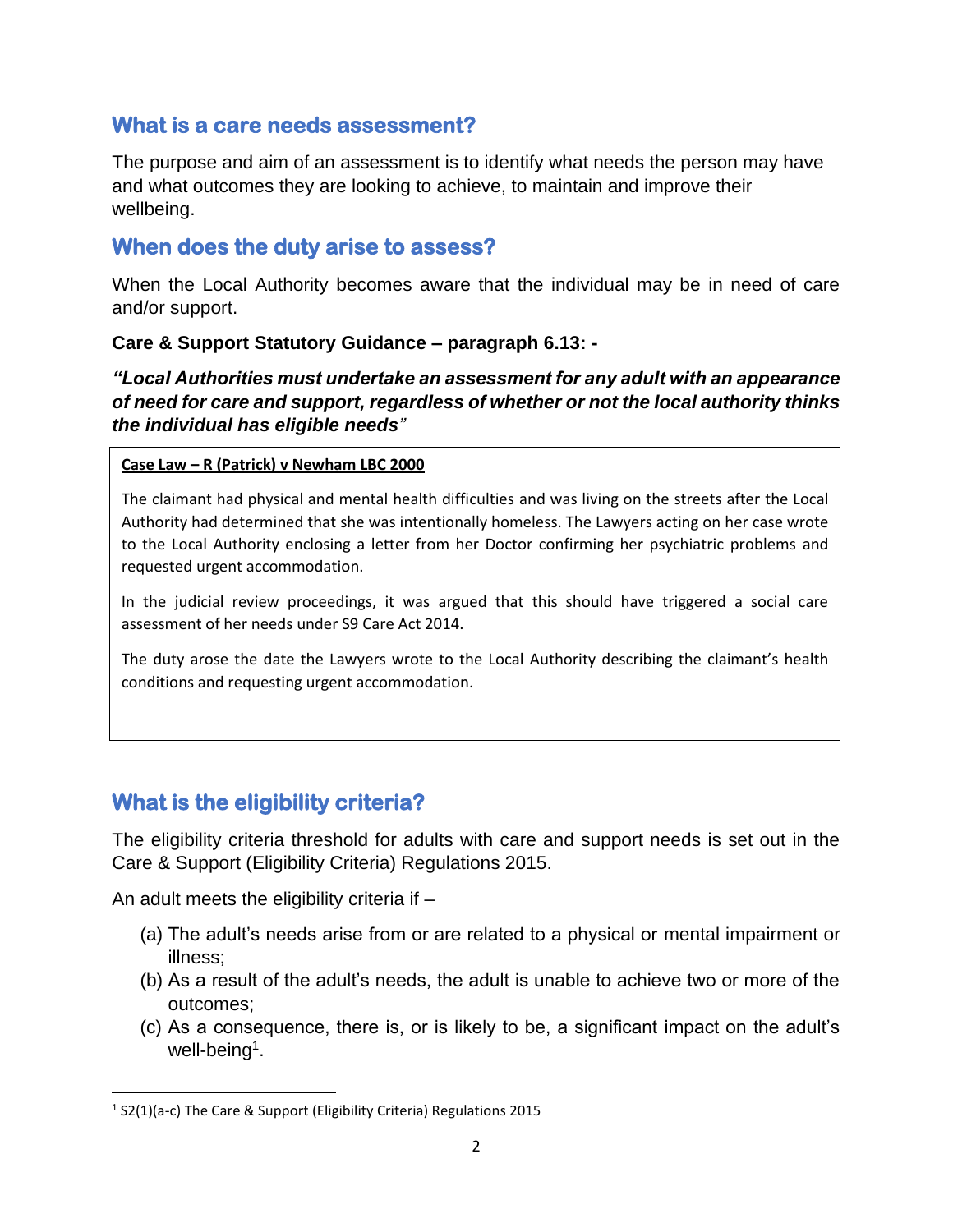# **What are the outcomes?**

The specified outcomes are: -

- (a) Managing & maintaining nutrition;
- (b) Managing personal hygiene;
- (c) Managing toilet needs;
- (d) Being appropriately clothed;
- (e) Being able to make use of the adult's home safely;
- (f) Maintaining a habitable home environment;
- (g) Developing and maintaining family or other personal relationships;
- (h) Accessing and engaging in work, training, education or volunteering;
- (i) Making use of necessary facilities or services in the local community including public transport, and recreational facilities or services; and
- (j) Carrying out any caring responsibilities the adult has for a child<sup>2</sup>.

#### **Who can be involved in the assessment?**

For an adult's needs assessment, the duty is to involve the adult, any carer, and any other person at the request of an adult, or, if the adult lacks sufficient capacity to make such a request, any person who appears to be interested in the adult's welfare. (Care Act, S9(5) (a-c)).

To help the adult with needs for care and support, or the carer, prepare for the assessment, the local authority should provide in advance, and in an accessible format, the list of questions to be covered in the assessment. This will help the individual or carer prepare for the assessment and think through what their needs are and the outcomes they want to achieve. (Care & Support Statutory Guidance, paragraph 6.38).

#### **Alternative ways to carry out an assessment**

An assessment can be carried out in the following ways: -

- *Face to Face*  the assessor must be appropriately trained and have the right skills and knowledge.
- *Supported self-assessment*  person can complete the assessment themselves and the local authority assures itself that it is an accurate reflection – consult with other professionals.
- *Online or phone*  person's needs are less complex.
- *Joint assessment*  agencies work together to avoid the person having multiple assessments, e.g. mental health and social care teams.

 $2$  S2(2)(a-j) The Care & Support (Eligibility Criteria) Regulations 2015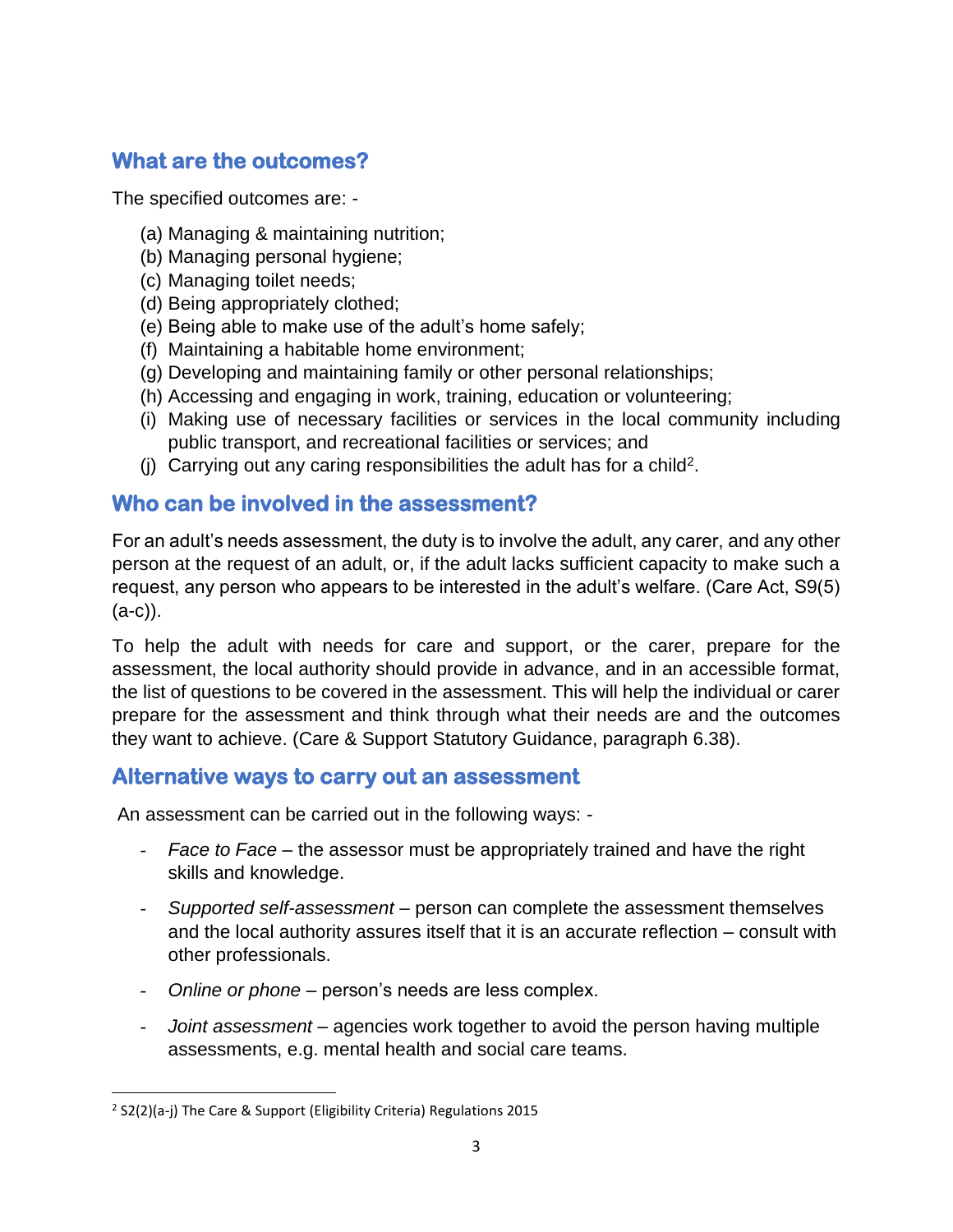- *Combined assessment* – adult's and carers assessment are combined, and/or assessment relating to a child so that interrelated needs are noted. *(Care & Support Statutory Guidance, paragraph 6.3)* 

## **Timescales**

Local Authorities should inform the individual of an indicative timescale and keep the person informed throughout the assessment process<sup>3</sup>. Delay in the performance of this can amount to a breach of this duty, or breach of a common law principle that a public authority should not act irrationally/unreasonably.

A delay can amount to maladministration causing injustice.

<sup>3</sup> Care & Support Statutory Guidance, paragraph 6.29